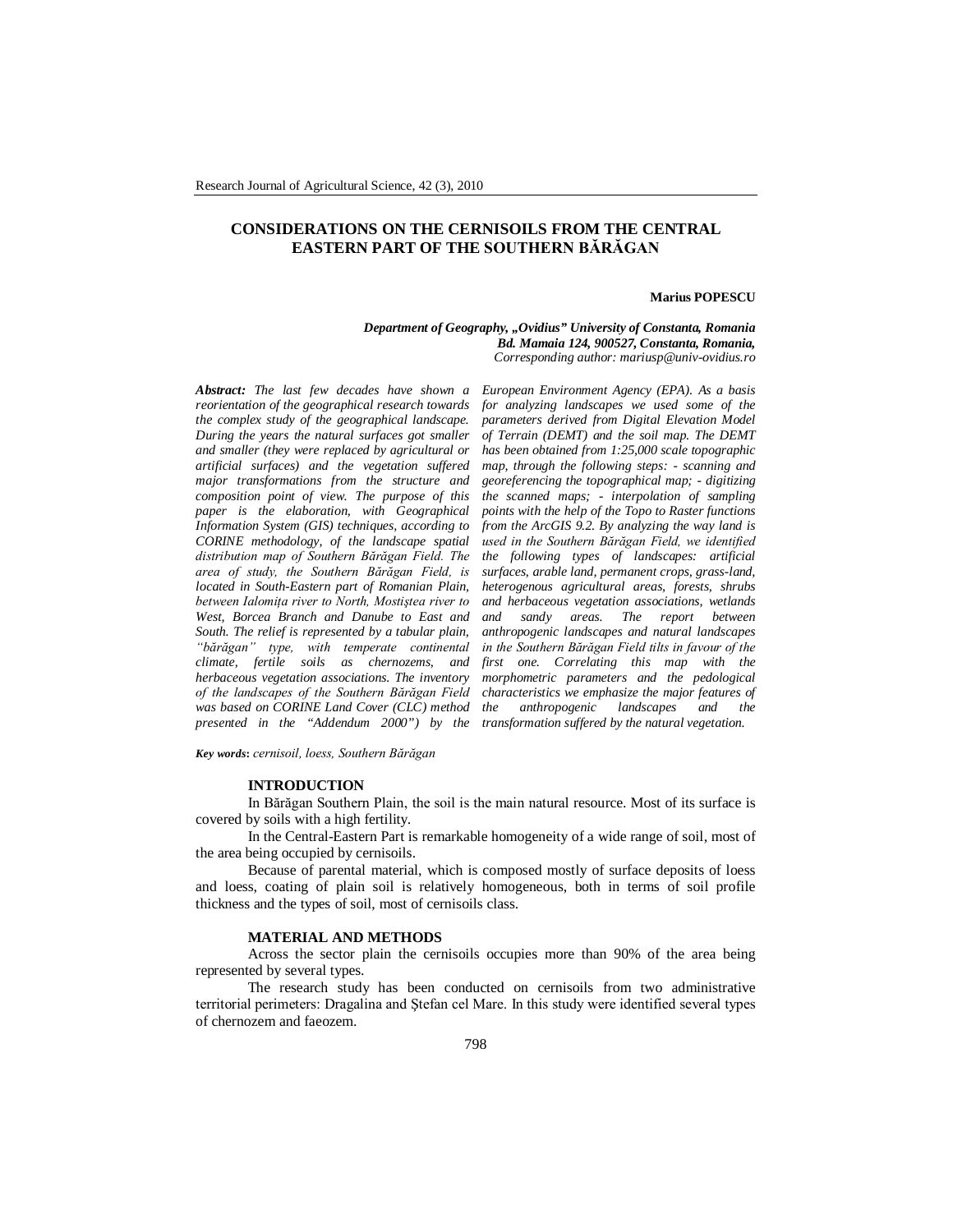The soils from studied perimeters were formed exclusively on loess, under the influence of plant association grassy steppe conditions of temperature and humidity typical of temperate continental climate.

Pedological studies it has made in conformity with "Pedological studies elaboration methodology" made by ICPA – Bucharest, and soils type was established in conformity with  $\mu$ Romanian system of soils taxonomy – 2003".

## **RESULTS AND DISCUSSIONS**

Basic factors that contributed to the formation of soils are microrelief, climate, parental material, vegetation, groundwater. On the territory investigated, although the large expanse that was bounded by several units of ground because of invariability pedogenetic factors in the area studied.

Parent material on which soils are formed is loess, that prints high soil fertility, deep with good drainage and a medium texture.

The soils of the administrative territories Dragalina and Ştefan cel Mare fall cernisoil class with types and subtypes characteristic, and most have epycalcaric chernozem, proxycalcaric chernozem, mezocalcaric cambic chernozem, faeozem.

*Epycalcaric chernozem* occupy a high share in the administrative territory perimeter of Dragalina, 4906 ha (30%), the sequence of horizons is the Am-AC-Ck-Cca and has the following characteristics:

Am horizon (0-34 cm) is clayey, dark brown closed, disturbed structure in the first 20 cm, glomerular well-developed below 20 cm, wet, common roots thin, medium plastic, adhesive medium, medium pores, without tumult, gradual transition in next horizon.

AC horizon (34-53 cm) is yellowish brown with brown spots closed, poorly structured, clayey, wet, moderately compact, settled, small pores, moderate effervescences, CaCO<sub>3</sub> in the form of efflorescences and pseudomicelles, gradual shift in the next horizon.

Ck horizon (53-73 cm) is clayey, yellow brown, unstructured, dry, friable tough, strong effervescence,  $CaCO<sub>3</sub>$  as pseudomicelles.

Cca horizon (73-108 cm) is clayey, whitish yellow, without structure, rough dry, ferment violent,  $CaCO<sub>3</sub>$  in the form of concretion friable small, rigid and friable powder.

Soil reaction within the first 20 cm is weakly alkaline ( $pH = 7.5$ ), humus content is good  $(H = 3.0\%)$ , the supply of mobile phosphorus is average  $(31 \text{ ppm})$  and potassium mobile is good (204 ppm).  $CaCO<sub>3</sub>$  ranges 2.6-12.4% per profile.

Texture in the upper horizon is clayey, clay below 0.002 mm - 32.1%.(table 1)

In perimeter of Ştefan cel Mare, epycalcaric chernozem occupies 410 ha (20%), the sequence of horizons is the Am-AC-Ck-Cca and has the following characteristics:

Am horizon (0-35 cm) is clayey, brown dark, glomerular structure and low average, wet, thin roots, moderately compact, medium and plastic adhesive in wet, do ferment between 15-30 cm, gradual transition.

AC horizon (35-55 cm) is clayey, yellowish brown, poorly developed glomerular structure, moderately compact, rooted rare, medium and plastic adhesive in wet, average effervescence, gradual transition.

Ck horizon (55-75 cm) is clayey, yellowish brown, without structure, moderately compact, dry, with abundant efflorescence, porous, smooth transition.

Cca horizon (75-115 cm) is clayey, whitish yellow, without structure, dry, porous, moderately compact, with abundant efflorescence and concrete semi friable very much.

Soil reaction within the first 20 cm is weak acid ( $pH = 6.8$ ), humus content is medium  $(H% = 4.0-4.5)$ , the supply of mobile phosphorus is good  $(54$  ppm) and potassium mobile is all good (188 ppm).  $CaCO<sub>3</sub>$  in the first 50 cm is 1.2-3.5%.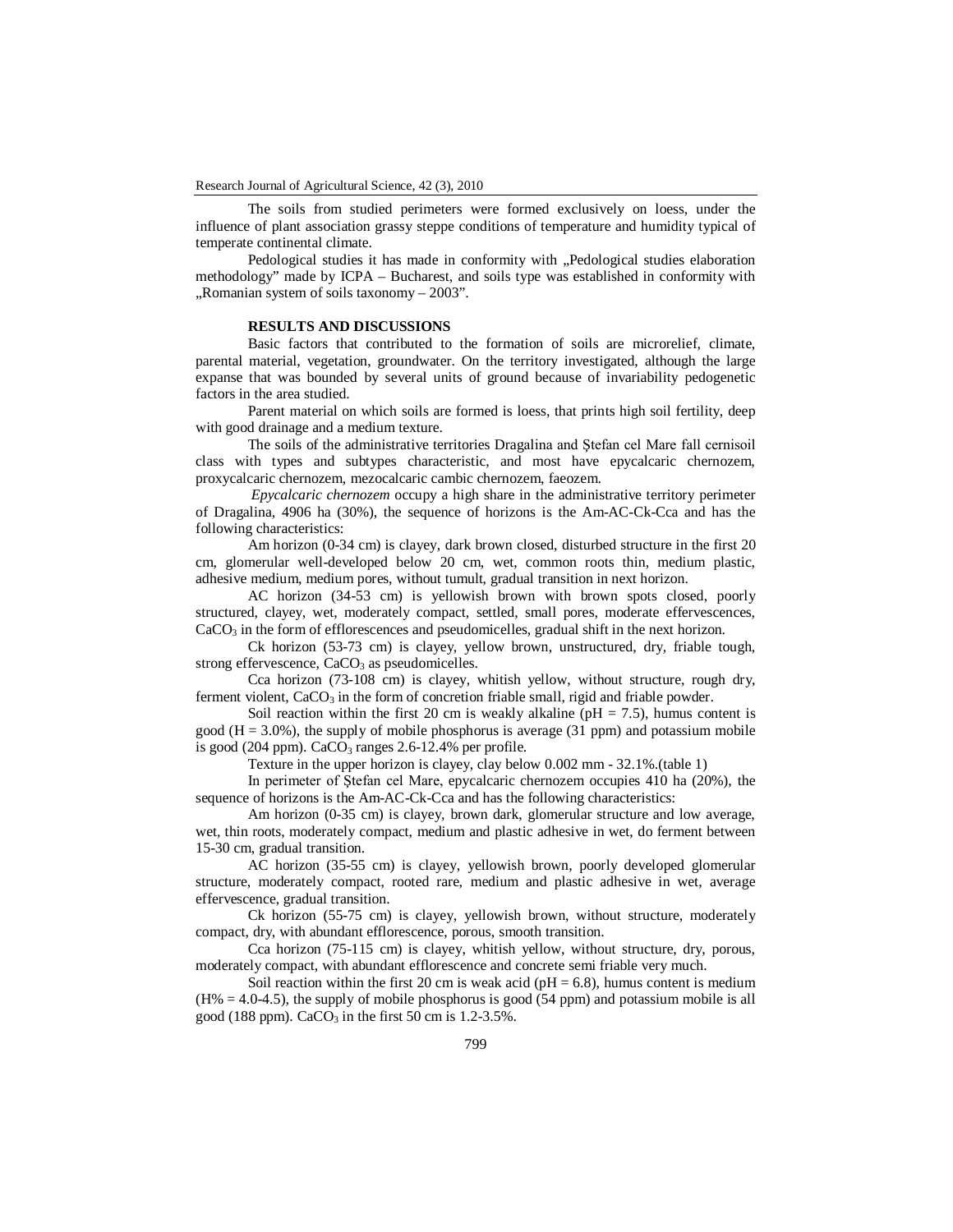Research Journal of Agricultural Science, 42 (3), 2010

The texture is undifferentiated profile - clayey. (table 1)

*Table 1*  $O<sub>3</sub>$ 

*Table 2*

| The main chemical properties of epycalcaric chernozem |           |    |              |                   |                   |                           |  |
|-------------------------------------------------------|-----------|----|--------------|-------------------|-------------------|---------------------------|--|
| Administrative territorial perimeter                  | Area (ha) | pН | Humus<br>(%) | P mobile<br>(ppm) | K mobile<br>(ppm) | CaCO <sub>3</sub><br>(% ) |  |
| Dragalina                                             | 4906      |    | 3.0          |                   | 204               | $2.6 - 12.4$              |  |

*Proxycalcaric Chernozem* occupies the largest share in the administrative territory perimeter of Ştefan cel Mare, 1374 ha (67%), the sequence of horizons is the Am-AC-Ck-Cca and has the following characteristics:

*Stefan cel Mare* 410 6.8 4.0-4.5 54 188 1.2-3.5

Am horizon (0-32 cm) is clayey, dark browns, glomerular small and medium dry, rooted hair, moderate settled, medium and plastic adhesive in wet, do effervescence strong on the surface of the soil, porous, smooth transition.

AC horizon (32-58 cm) is brown, glomerular small, poorly developed, clayey, dry, moderately compact, rooted hair, rare, porous, efflorescence abundant limestone, gradual transition.

Ck horizon (58-80 cm) is clayey, yellowish brown, without structure, moderately compact, dry, strong effervescence,  $CaCO<sub>3</sub>$  in the form of efflorescence.

Cca horizon (80-110 cm) is clayey, dirty yellow, with no structure, dry, porous, moderately compact, concretion with  $CaCO<sub>3</sub>$  semi friable frequent, gradual transition.

Soil reaction within the first 20 cm is weakly alkaline ( $pH = 7.2$ -7.8), humus content is medium  $(H% = 2.2-2.8)$ , the supply of mobile phosphorus is average (36 ppm) and potassium mobile is good (180 ppm).  $CaCO<sub>3</sub>$  in the first 50 cm is 3.4-3.5%.

Texture is clayey-argillaceous on 0-58 cm and clayey in depth profile. (table 2)

In the perimeter of Dragalina, proxycalcaric chernozem, occupies 6567 ha (39% of the territory), the sequence of horizons is Ap-Am-AC-Cca and has the following characteristics:

Ap horizon (0-20 cm) is clayey, brown closed structure disturbed by mechanical work, light, sensitive pores, common roots thin, dry, weak effervescence.

Am horizon (20-38 cm) is clayey, brown dark, glomerular structure, small and medium moderately developed, dry, thin roots, settled, rough dry, sensitive pores, coprolites, moderate effervescence,  $CaCO<sub>3</sub>$  in the form of spots on the horizon, winding passage in the next horizon.

AC horizon (38-56 cm) is yellowish brown, small grained structure, poorly developed, clayey, friable hard, dry,  $CaCO<sub>3</sub>$  in the form of powder and vinis friable, weak plastic and weak adhesive, gradual shift in the next horizon.

Cca horizon (56-105 cm) is clayey, whitish yellow, without structure, dried, ferment violent,  $CaCO<sub>3</sub>$  in the form of friable concretion and friable powder.

Soil reaction within the first 20 cm is weakly alkaline ( $pH = 7.9$ ), humus content is good  $(H = 3.6\%)$ , the supply of mobile phosphorus is average  $(38 \text{ ppm})$  and potassium mobile is good (120 ppm).  $CaCO<sub>3</sub>$  ranges 8.2-12.3% per profile.

Texture throughout the profile is clayey, clay below 0.002 mm - 30.5% in 0-20 cm. (table 2)

| The main chemical properties of proxycalcaric chemozent |           |             |               |                   |                   |                           |  |
|---------------------------------------------------------|-----------|-------------|---------------|-------------------|-------------------|---------------------------|--|
| Administrative territorial perimeter                    | Area (ha) | pH          | Humus<br>(% ) | P mobile<br>(ppm) | K mobile<br>(ppm) | CaCO <sub>3</sub><br>(% ) |  |
| Dragalina                                               | 6567      | 79          | 3.6           | 38                | 120               | $8.2 - 12.3$              |  |
| Stefan cel Mare                                         | 374       | $7.2 - 7.8$ | $2.2 - 2.8$   | 36                | 180               | $3.3 - 4.5$               |  |

The main chemical properties of proxycalcaric chernozem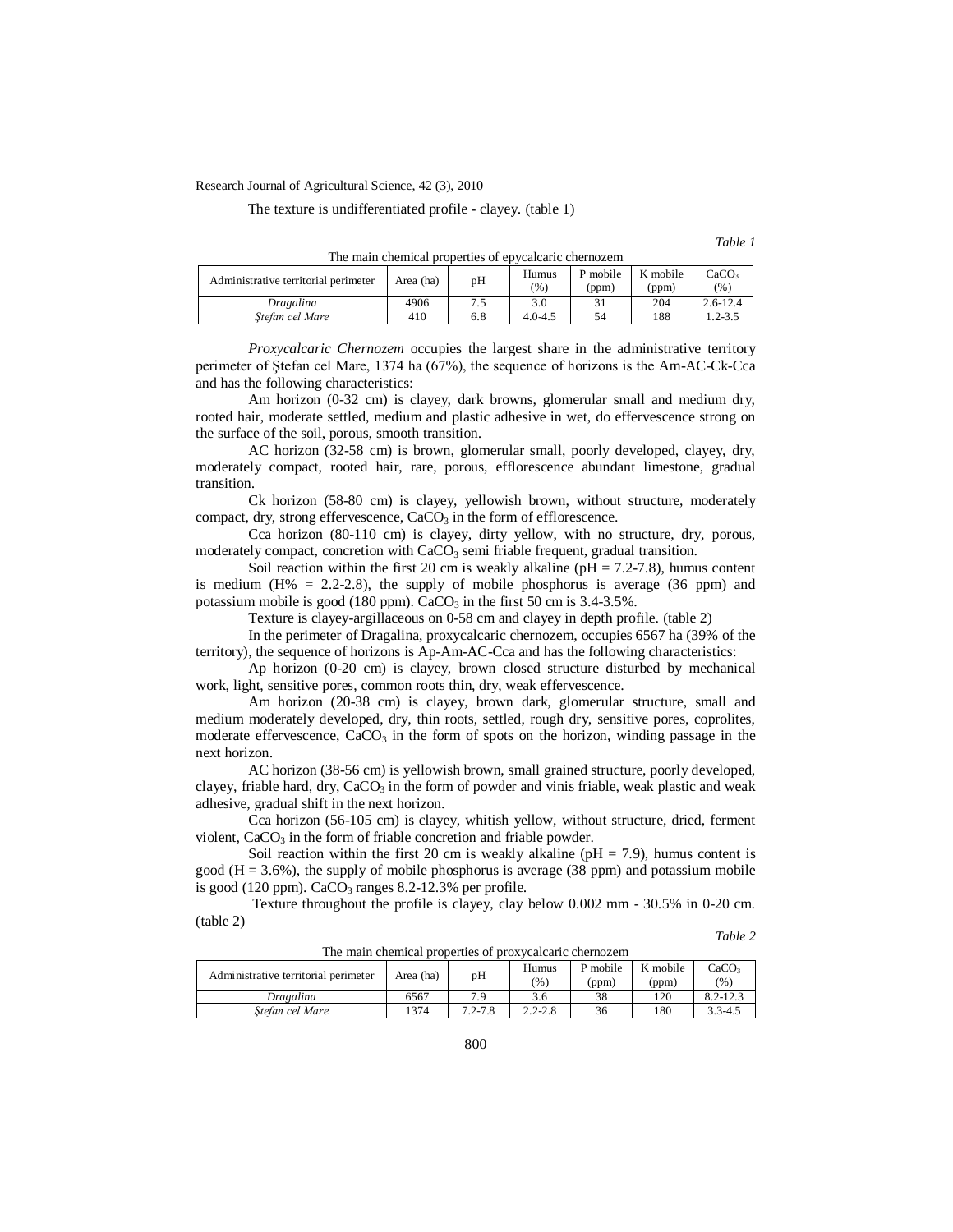*Mezocalcaric cambic chernozems* occupies an area of 816 ha in the perimeter of Dragalina (5%) and 68 ha in the perimeter of Ştefan cel Mare (3%).

Sequence of horizons in the perimeter of Dragalina is Am-Bv-BC-Ck and has the following characteristics:

Am horizon (0-38 cm) is clayey, the small grained, partially destroyed during the first 20 cm, moderately developed below 20 cm, moderately compact, friable hard, small pores, moderately plastic and adhesive, thin roots and frequent, clear passage.

Bv horizon (38-60 cm) is clayey-dusty, yellowish brown, polyhedral structure and grained, wet, low compact, friable, small pores, passing gradually into the next horizon.

BC horizon 60-106 cm) is clayey-dusty, yellow brown mottled, brown spots dark, poorly structured friable, moderately plastic and adhesive, effervescence poor, gradual transition.

Ck horizon (107-111 cm) is clayey, yellow-looking whitish, without structure, moist, friable hard, weak plastic and weak adhesive, strong effervescence.

Soil reaction within the first 20 cm is weak acid ( $pH = 6.7$ ), humus content is low (H)  $= 2.8\%$ ), the supply of mobile phosphorus is average (39 ppm) and potassium mobile is good (170 ppm).

Texture is clayey the upper horizon. (table 3)

Sequence of horizons within the perimeter of Ştefan cel Mare is Ap-AB-Bv-BC-Cca and has the following characteristics:

Ap horizon (0-31 cm) is clayey, brown dark, structure partially destroyed due to mechanical work, medium and plastic adhesive in wet, dry, medium compact, does not ferment, clear passage.

Ap horizon (31-40 cm) is clayey, brown, glomerular small and medium, moderately compact, medium and plastic adhesive in wet, average and large glomerular structure, porous medium, does not ferment, gradual transition.

AB horizon (40-60 cm) is clayey, brown, glomerular small and medium dry, moderately compact, thin roots and rare, gradual transition.

Bv horizon (60-90 cm) is clayey-argillaceous, closed yellowish brown, polyhedral structure, moderately compact, thin roots and rare, medium and plastic adhesive in wet, gradual transition.

BC horizon (90-102 cm) is clayey-argillaceous, yellowish brown, poorly structured, weakly compact, medium and plastic adhesive in wet, efflorescence of  $CaCO<sub>3</sub>$ , gradual transition.

Cca horizon (102-130 cm) is clayey, yellowish, without structure, wet, medium and plastic adhesive in wet, concretion rigid of CaCO3.

Soil reaction within the first 20 cm is weakly alkaline ( $pH = 7.3$ ), humus content is medium (H% = 3.8-4.0), the supply of mobile phosphorus is average (22 ppm) and potassium mobile is very good (264 ppm).

Texture is clayey on 0-60 cm and clayey-argillaceous to profile down. (table 3)

*Table 3*

| Administrative territorial perimeter | Area (ha) | pH  | Humus<br>$(\%)$ | P mobile<br>(ppm) | K mobile<br>(ppm) |
|--------------------------------------|-----------|-----|-----------------|-------------------|-------------------|
| Dragalina                            | 816       | 6.7 | 2.8             | 39                | 170               |
| Stefan cel Mare                      | 68        | 7.3 | $3.8 - 4.0$     | 22                | 264               |

The main chemical properties of mezocalcaric cambic chernozem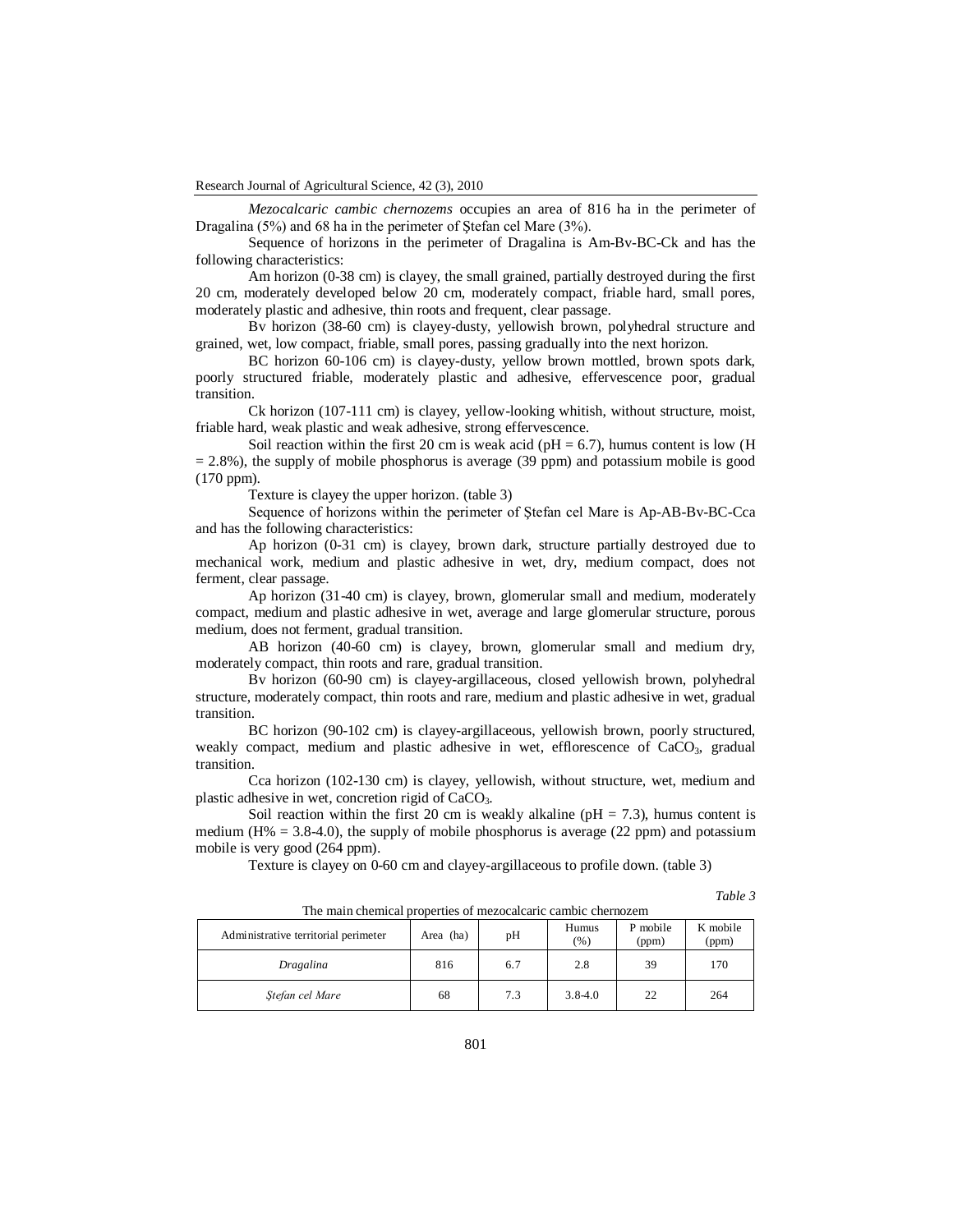*Faeozems* occupies low areas, 1430 ha in the perimeter of Dragalina (8.5%) and 247 ha in the perimeter of Ştefan cel Mare (10%).

Sequence of horizons in the perimeter of Dragalina is Am-AB-Bv-BC-C and has the following characteristics:

Am horizon (0-45 cm) is clayey-argillaceous, blackish brown in wet, granular structure, moderately well-developed, moderately compact, thin roots, common, small pores, wet, gradual shift in the next horizon.

AB horizon (45-67 cm) is clayey-argillaceous, dark gray brown, slightly yellowish, moderate glomerular structure developed, moist, moderately compact, friable in wet, moderately plastic and moderately adhesive, small pores.

Bv horizon (68-88 cm) is clayey-argillaceous, yellowish brown, polyhedral structure, moist, friable, gradual shift in the next horizon.

BC horizon (89-105 cm) is clayey-argillaceous, yellowish brown with dark gray spots open, poorly developed structure, moist, friable, moderately plastic and moderately adhesive, small pores, gradual shift in the next horizon.

C horizon (106-162 cm) is clayey-dusty, yellow brown, unstructured, moist, medium plastic and adhesive, makes effervescence.

Texture in the upper horizon is clayey-argillaceous, undifferentiated on profile. Soil reaction within the first 20 cm is weak acid ( $pH = 6.5$ ), humus content is average ( $H = 3.5\%$ ), the supply of mobile phosphorus is average (34 ppm) and potassium mobile is very good (352 ppm). (table 4)

*Table 4*

| Administrative territorial perimeter | Area (ha) | pH  | Humus<br>(% ) | P mobile<br>(ppm) | K mobile<br>(ppm) |
|--------------------------------------|-----------|-----|---------------|-------------------|-------------------|
| Dragalina                            | 1430      | 6.5 | 3.5           | 34                | 352               |
| Stefan cel Mare                      | 247       | 7.8 | 3.8           | 35                | 312               |

The main chemical properties of cambic faeozem

Sequence of horizons within the perimeter of Ştefan cel Mare Am-AB-Bv-BC-C and has the following characteristics:

Am horizon (0-40 cm) is clayey-argillaceous, dark, small and medium glomerular, good adhesive and plastic in wet, moist, weak compact roots, clear passage.

AB horizon (40-60 cm) is clayey-argillaceous, brown dark, glomerular small, medium compact, roots, medium and plastic adhesive in wet, gradual transition.

Bv horizon (60-98 cm) is clayey-argillaceous, dark yellowish brown, polyhedral structure, dry, moderately compact, roots thin, medium plastic and adhesive in wet, gradual transition.

BC horizon (98-125 cm) is clayey-argillaceous, yellowish brown, slightly wet, weak compact, rare roots, medium plastic and adhesive in wet, polyhedral structure, poorly developed, smooth transition.

C horizon (below 125 cm) is clayey-argillaceous, yellow, without structure, wet, loose, rare roots, medium plastic and adhesive in wet, do not ferment.

Soil reaction within the first 20 cm is weakly alkaline ( $pH = 7.8$ ), humus content is average  $(H = 3.9\%)$ , the supply of mobile phosphorus is average (35 ppm) and potassium mobile is very good (312 ppm). Texture is undifferentiated on profile - clayey-argillaceous. (table 4)